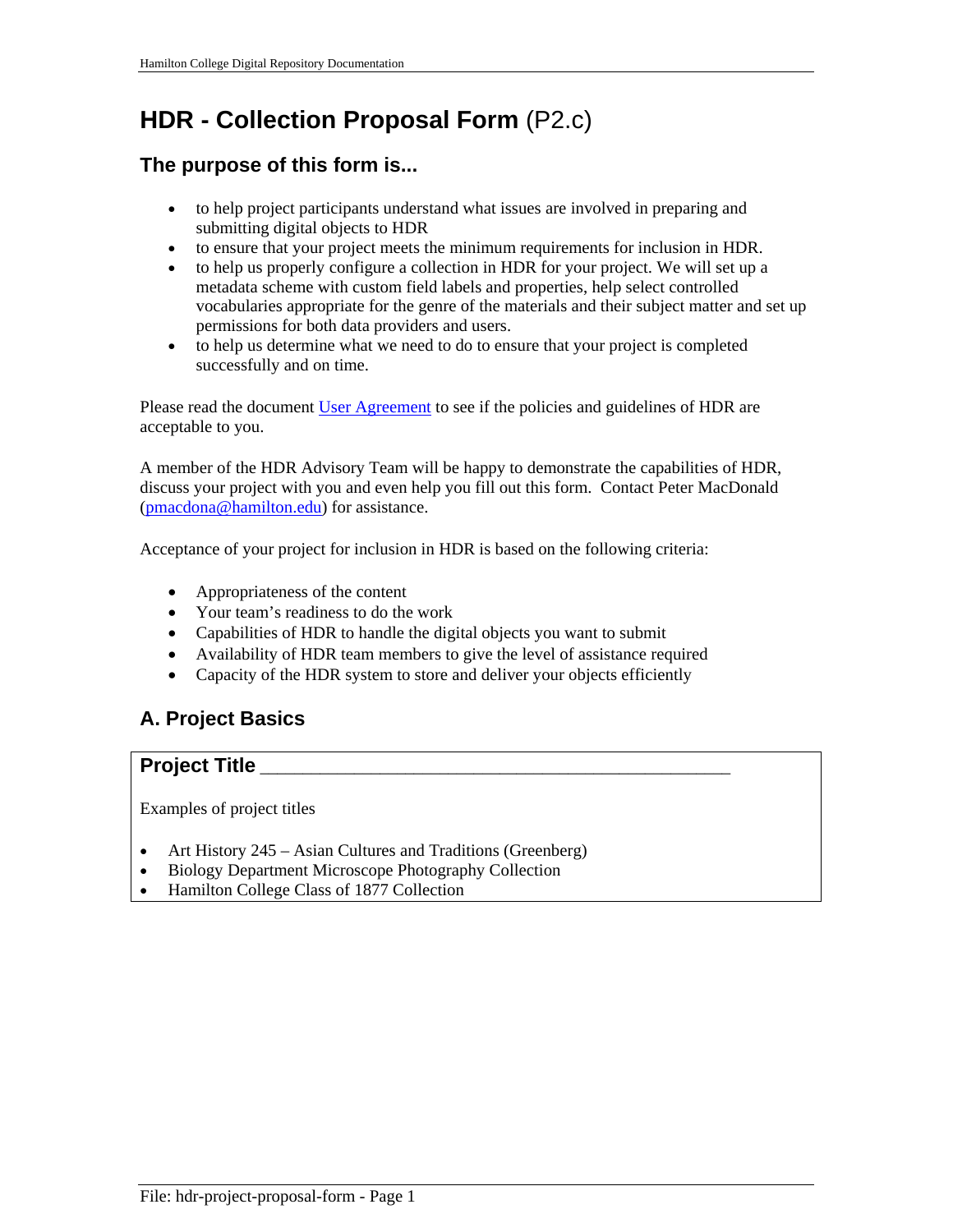### **Project Lead**

Name: \_\_\_\_\_\_\_\_\_\_\_\_\_\_\_\_\_\_\_\_\_\_\_\_\_\_\_\_\_\_\_\_\_\_\_\_\_\_\_\_\_\_\_\_\_\_\_

- Email: \_\_\_\_\_\_\_\_\_\_\_\_\_\_\_\_\_\_\_\_@hamilton.edu
- Telephone: \_\_\_\_\_\_\_\_\_\_\_\_\_\_\_\_\_\_\_\_\_\_\_\_\_\_\_\_\_\_\_\_\_\_\_\_\_\_\_
- $\bullet$  Office no:

**Sponsoring Department or Unit** (e.g. home department of Project Lead)

Department/Unit Name: \_\_\_\_\_\_\_\_\_\_\_\_\_\_\_\_\_\_\_\_\_\_\_\_\_\_\_\_\_\_\_\_\_\_

| Description of the Project's Subject Matter                                                |  |  |
|--------------------------------------------------------------------------------------------|--|--|
|                                                                                            |  |  |
|                                                                                            |  |  |
|                                                                                            |  |  |
|                                                                                            |  |  |
|                                                                                            |  |  |
|                                                                                            |  |  |
|                                                                                            |  |  |
| Examples                                                                                   |  |  |
| These are photographs taken in Bogota, Colombia in July and August of 2006 during the<br>٠ |  |  |
| Spanish Summer Studies program of Hamilton College.                                        |  |  |

This is a collection of art slides that have been digitized for use in the course African Art 312.

### **Primary Audience of the Project**

**(**Check all that apply.)

 $\Box$  faculty

- $\Box$  college students
- $\square$  outside scholars and researchers
- $\Box$  alumni
- $\Box$  publications office
- $\square$  college administrators
- $\Box$  librarians
- $\square$  genealogists
- $\Box$  the general public
- $\Box$  K-12 students
- $\Box$  Other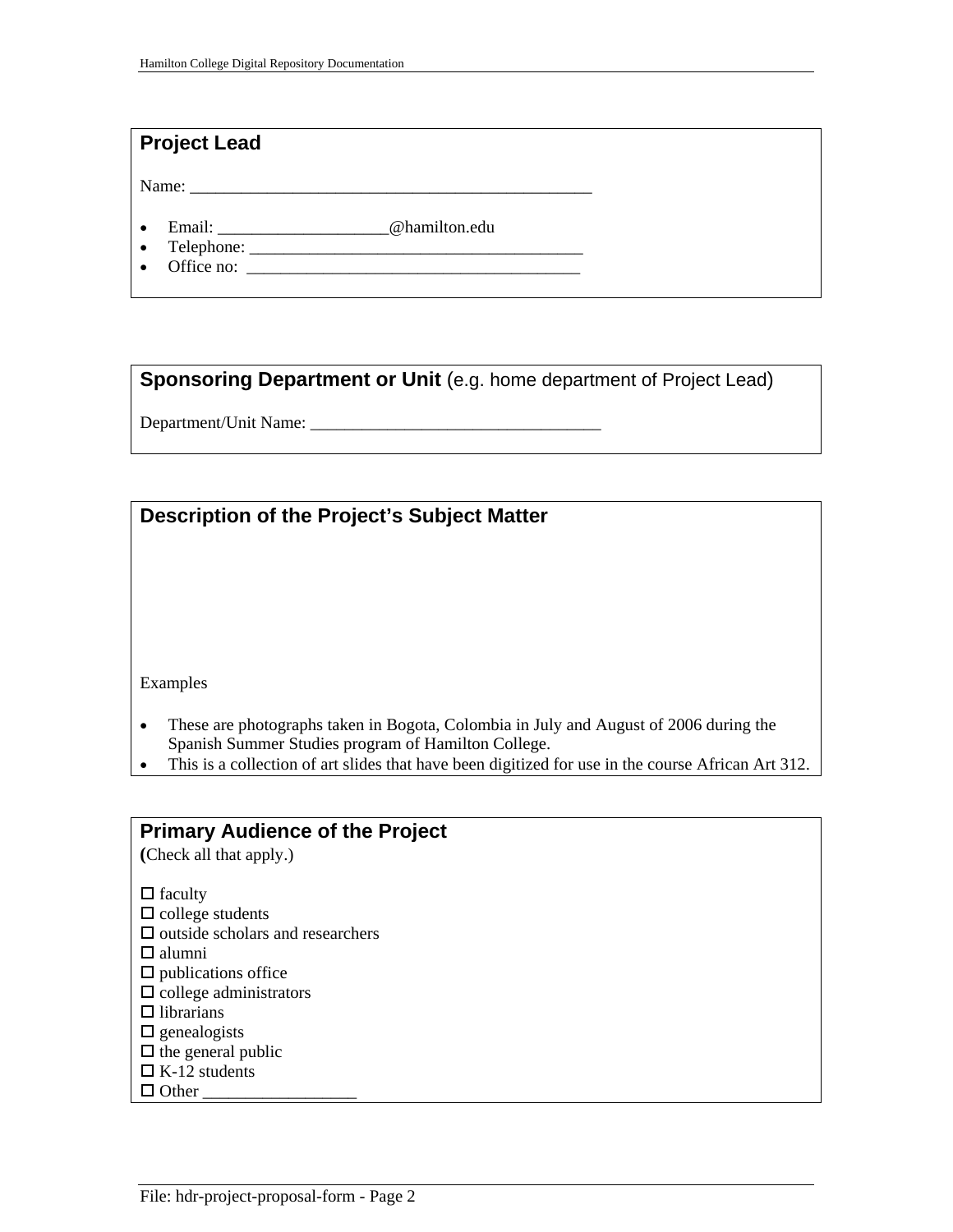### **Purpose of the Project**

**(**Check all that apply.)

 $\square$  Display digital objects needed for student study

 $\square$  Display digital objects needed for classroom presentations

Display digital images of rare or valuable materials from a departmental collection

 $\square$  Display the output of a research project

 $\Box$  Other

### **Access Restrictions**

(Select one.)

 $\Box$  Access to the objects needs to be restricted because of copyright or privacy issues. Access should be restricted in the following way(s) (Check all that apply):

 $\square$  restricted to students registered in this course:  $\square$  restricted to users of computers on campus only  $\square$  restricted to holders of valid Hamilton College IDs

 $\Box$  Other (explain):

 $\Box$  Access does not need to be restricted.

### **Project Dates**

Date when the project needs to be ready to use (if any) Date when access to the objects should be cut off (if any)



# **Condition of Original Material to be Digitized**

Provide a general description of the physical condition of the entire collection of materials. Note whether any items will require extensive preparation (e.g. removal of object from mountings, removal of photographs from scrapbooks, scanning images from books). Also, note whether images are to be "corrected" to their earlier appearance or just digitized as is.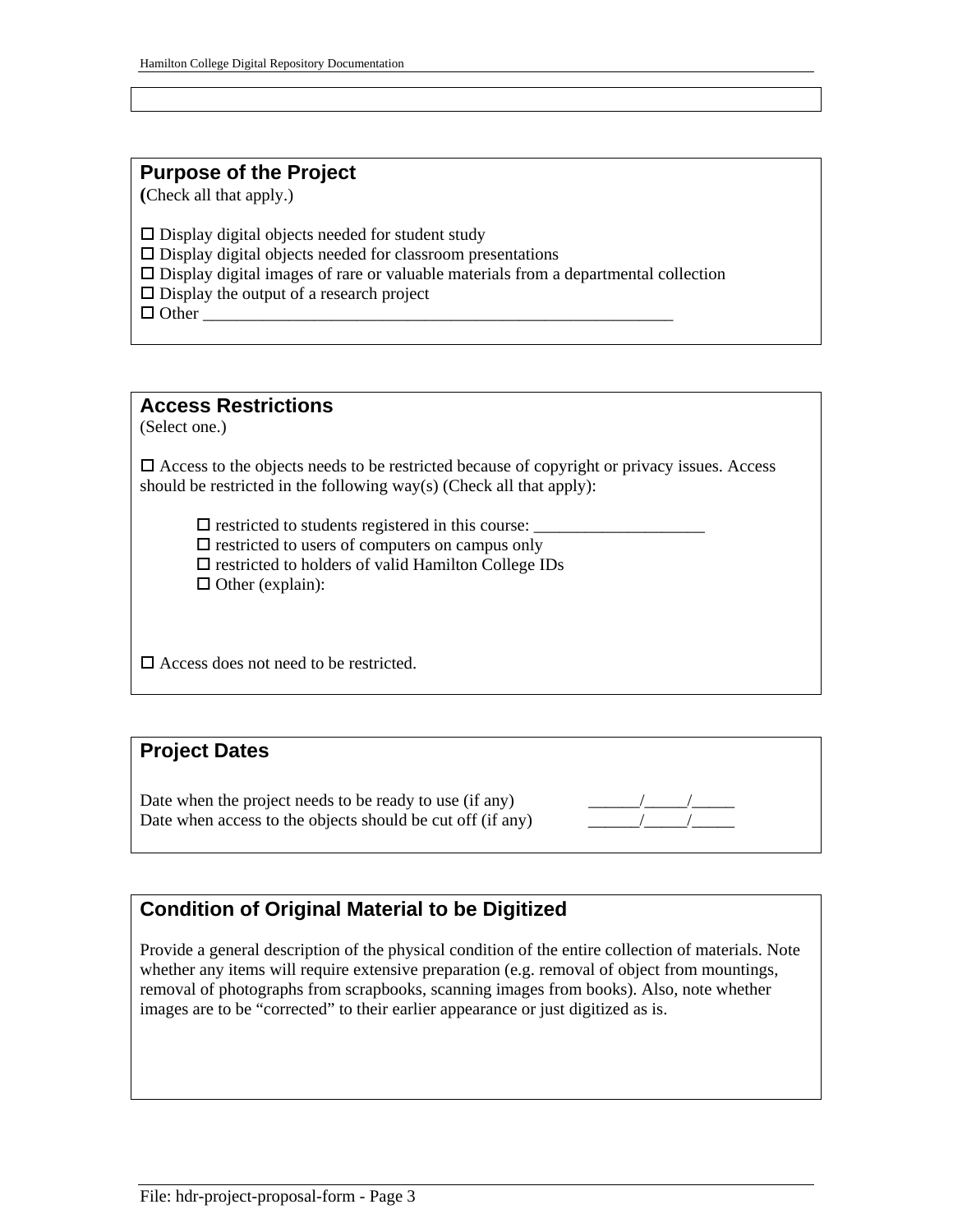#### **B. Rights** (Information about who holds the copyrights to the items being submitted)

# **Copyright**

The depositor must determine the copyright status of the digital objects deposited with HDR (for help see the article by Peter Hirtle cited in the **Resources** section below). (Select one.)

 $\Box$  Items are in the public domain and may be copied and disseminated without restrictions.  $\Box$  Items are protected by copyright but can be used if certain fair use provisions are observed and appropriate access restrictions are enforced.

 $\Box$  Items are protected by copyright but permission to use them has (or will be) secured before uploading to HDR.

 $\Box$  I have a question about copyright issues. (Please pose your question below.)

# **Privacy (FERPA)**

If you propose displaying academic work of students, be sure that the items do not reveal any personal information about the student that would be in violation of provisions of the **Family Educational Rights and Privacy Act** (FERPA) (20 U.S.C. § 1232g; 34 CFR part 99)

(Check all that apply.)

Content does not discuss the academic performance of the student.

 $\Box$  Content does not reveal any of the following about student author/creator.

Email address

Postal address

Social Security Number

Grades

Records (library records, financial records)

 $\Box$  Content is not part of the student's official records.

- $\square$  Participants have been informed of the College's privacy policy and have given consent to deposit the objects.
- $\Box$  I have a question about privacy issues. (Please pose your question below.)

#### **Resources:**

"Hamilton College FERPA Policy"

(FERPA-Policy-1.pdf)

 Hamilton College "Family Educational Rights and Privacy Act Annual Notice." http://www.hamilton.edu/applications/catalogue/ferpa.html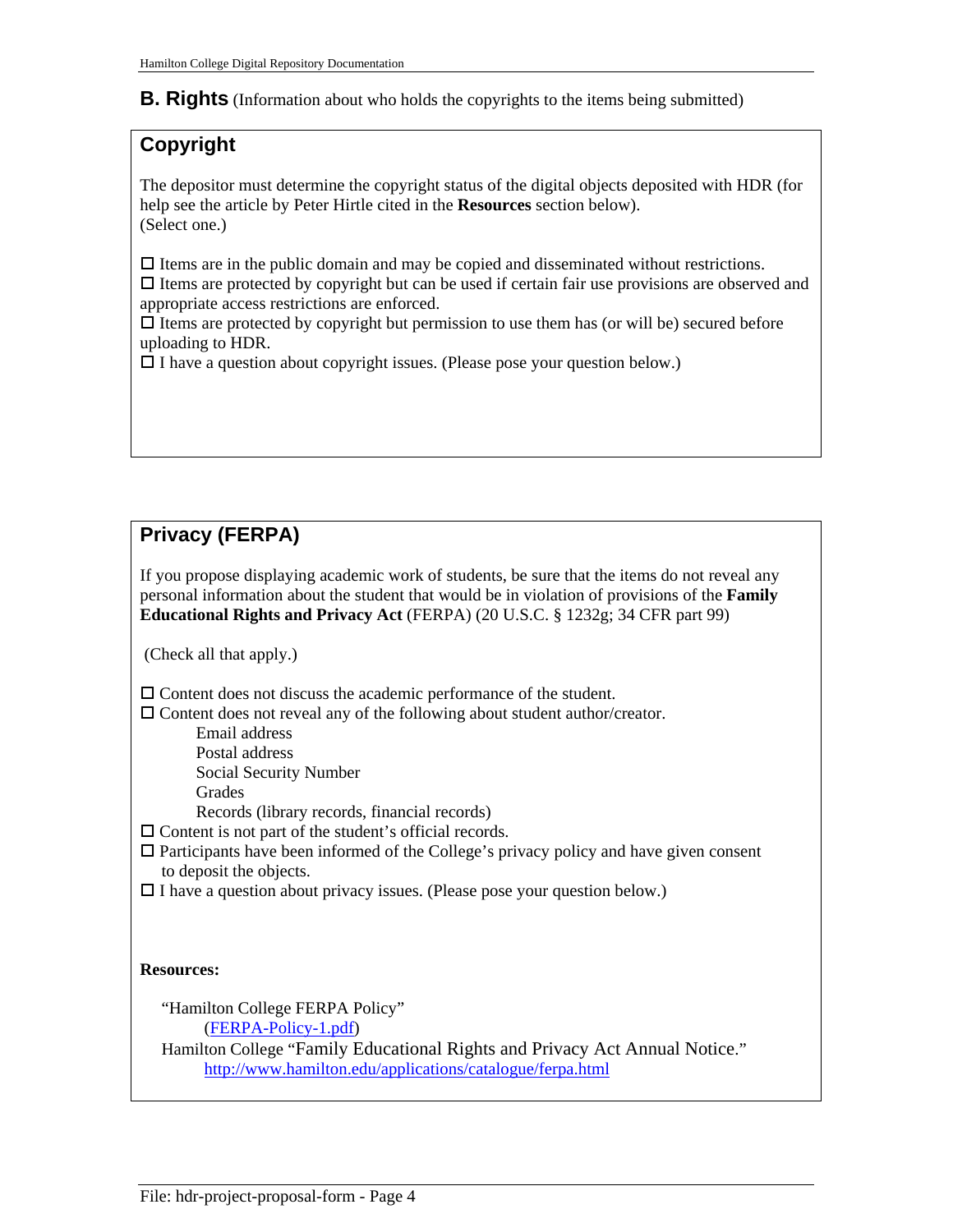# **C. Format of Digital Objects in the Project**

# **Digitization Equipment to be Used (if not outsourced)**  Note: For quality control and scheduling purposes, it is preferable to have your own digitization equipment. (Check all that apply.) Computer Platform  $\Box$  Mac  $\Box$  PC Digitization Device  $\Box$  flatbed scanner  $\Box$  digital still camera  $\Box$  digital video camera  $\Box$  digital audio capture device **Software**  $\Box$  photo editing software  $\square$  audio editing software  $\square$  video editing software □ OCR software

**Image Objects** (Specify all that apply. Figures may be estimates.)

| Format                   | Quantity | <b>Total Size in</b><br>Mega/Gigabytes |
|--------------------------|----------|----------------------------------------|
| JPEG (.jpg, .jpeg, .jpe) |          |                                        |
| $PNG$ (.png)             |          |                                        |
| $GIF$ $(gif)$            |          |                                        |
| TIFF (.tif, .tiff)       |          |                                        |
| Other:                   |          |                                        |
|                          |          |                                        |

**Textual Objects** (Specify all that apply. Figures may be estimates.)

| Format                  | Quantity | <b>Total Size in</b><br><b>Mega/Gigabytes</b> |
|-------------------------|----------|-----------------------------------------------|
| $\text{ASCII}$ (.txt)   |          |                                               |
| MS Word (.doc)          |          |                                               |
| Rich Text Format (.rtf) |          |                                               |
| Adobe Acrobat (.pdf)    |          |                                               |
| Mac-binhex40 $(hqx)$    |          |                                               |
| Other:                  |          |                                               |
|                         |          |                                               |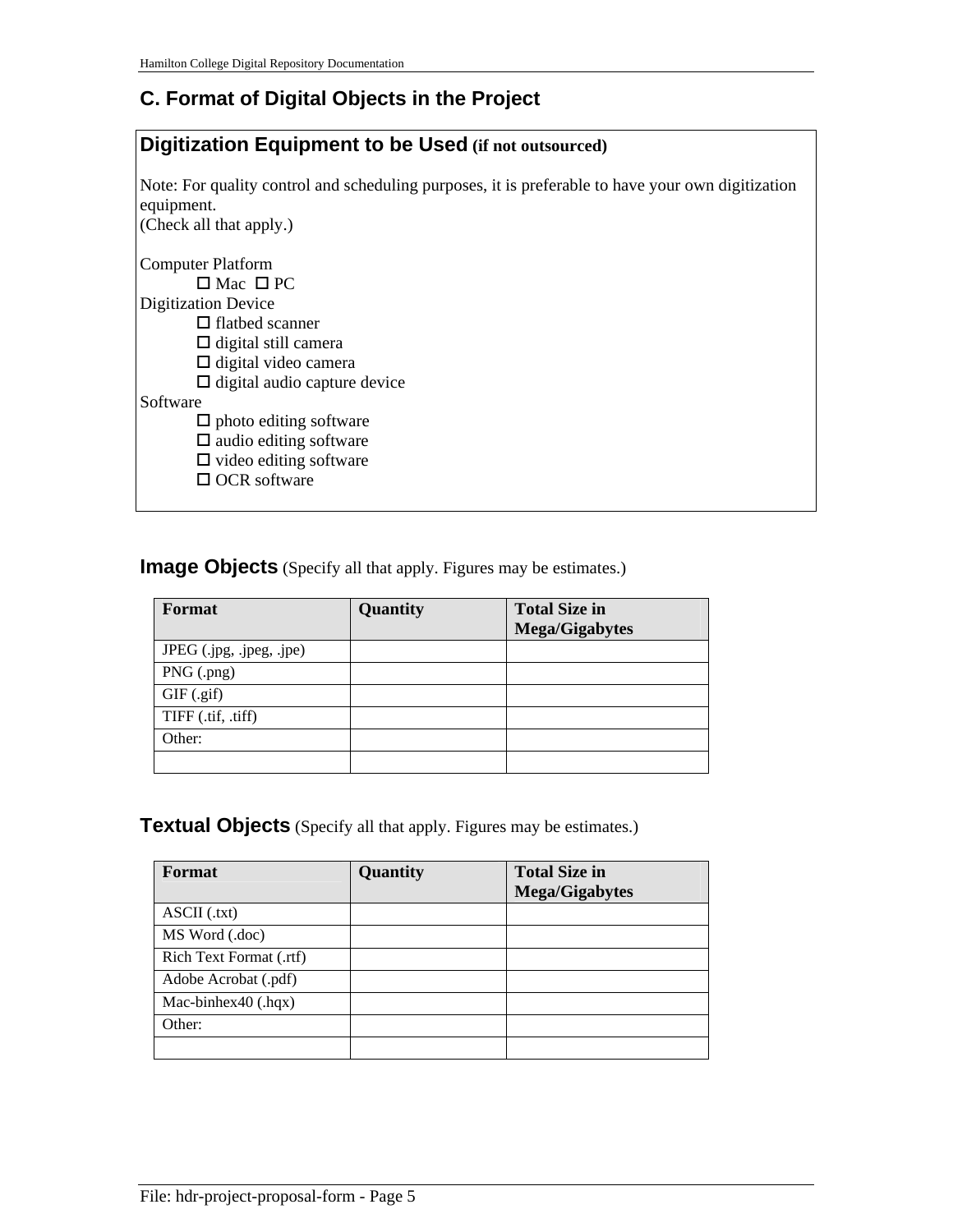#### **Audio Objects** (Specify all that apply. Figures may be estimates.)

| Format                    | Quantity | <b>Total Size in</b><br><b>Mega/Gigabytes</b> |
|---------------------------|----------|-----------------------------------------------|
| AIFF (.aif, .aiff, .aifc) |          |                                               |
| $AU$ (.au)                |          |                                               |
| MIDI (.mid, .midi, .kar)  |          |                                               |
| MPEG-1 Level 3 (.mp3)     |          |                                               |
| $MPEG-4$ (.mp4)           |          |                                               |
| WAVE (.wav)               |          |                                               |
| MS WMA (.wma)             |          |                                               |
| RealAudio (.ra)           |          |                                               |
| Other:                    |          |                                               |
|                           |          |                                               |

### **Video Objects** (Specify all that apply. Figures may be estimates.)

| Format                   | Quantity | <b>Total Size in</b><br><b>Mega/Gigabytes</b> |
|--------------------------|----------|-----------------------------------------------|
| MPEG (.mpeg, .mpg, .mpe) |          |                                               |
| MS video file (.avi)     |          |                                               |
| MS WMV (.wmv)            |          |                                               |
| Quicktime (.qt, .mov)    |          |                                               |
| Other:                   |          |                                               |
|                          |          |                                               |

Note – All of the file formats named in the tables above are supported by HDR. If your file format does not appear above, enter it as "Other" and we will determine if it can be supported as well.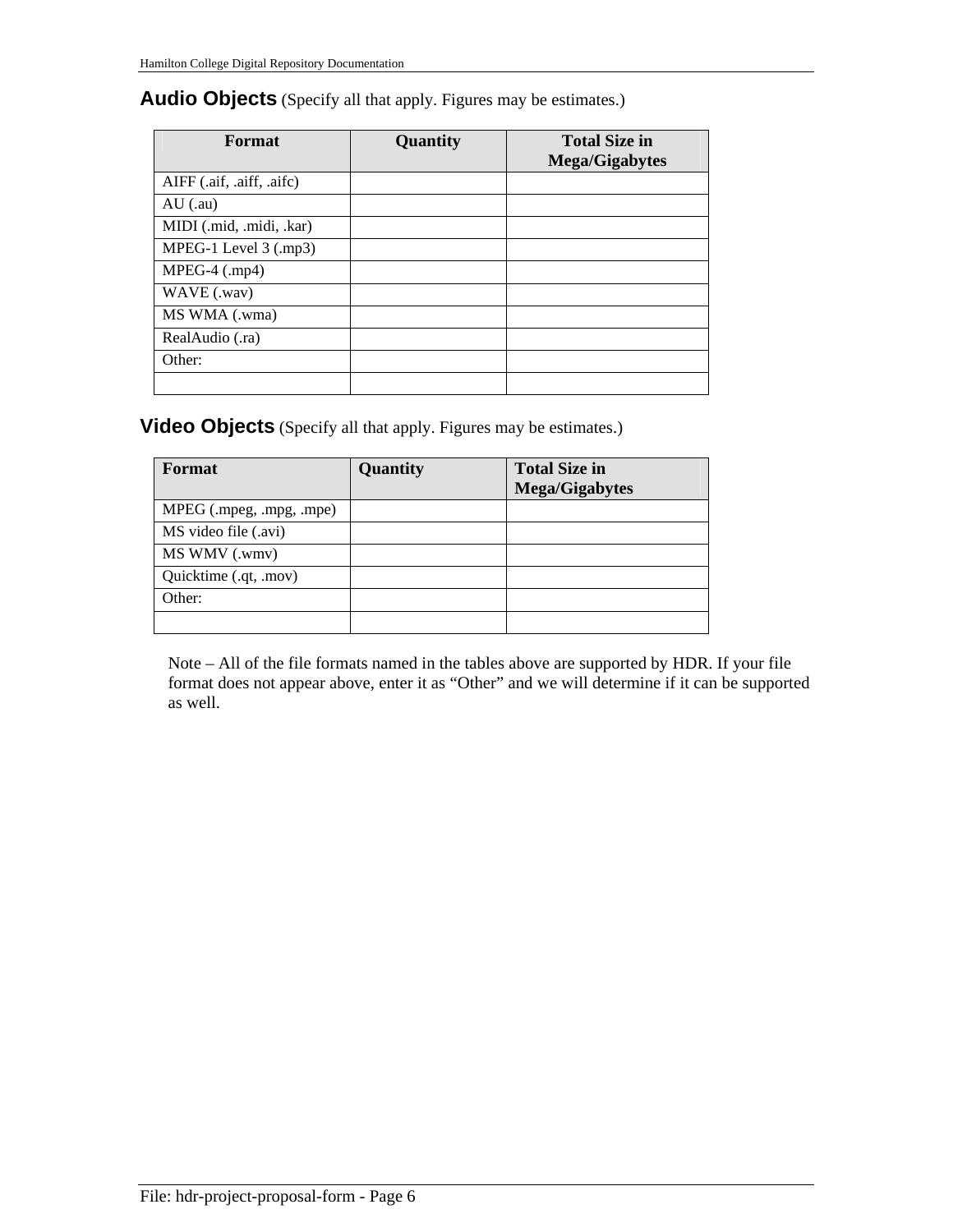# **D. Project Status**

#### **Digitization Status**

(Check one.)

 $\Box$  Objects are already in digital form

 $\square$  Digitization is in progress (percent complete:  $\_\_\%$ )

 $\square$  Digitization has not yet begun

# **Digitization is to be done by…**

(Check all that apply.)

 $\Box$  faculty

- $\square$  department staff
- $\square$  departmental student assistants

 $\square$  outsourcing agency

□ already done

 $\Box$  training is needed

# **Text Objects**

.

(Check one.)

 $\Box$  Text is already typed up

 $\Box$  Text needs to be typed or OCR'd.

 $\square$  Text needs to be transcribed from handwritten originals

 $\Box$  There is no text involved.

### **Metadata Status**

(Check one.)

 $\square$  Metadata already exists. Please describe:

 $\square$  Some metadata exists (percent complete:  $\_\_\%$ )

 $\square$  No metadata exists yet.

### **Metadata is to be created by…**

(Check all that apply.)

 $\Box$  faculty

- $\square$  department staff
- $\Box$  departmental student assistants
- $\square$  outsourcing agency
- $\Box$  already done
- $\Box$  training is needed